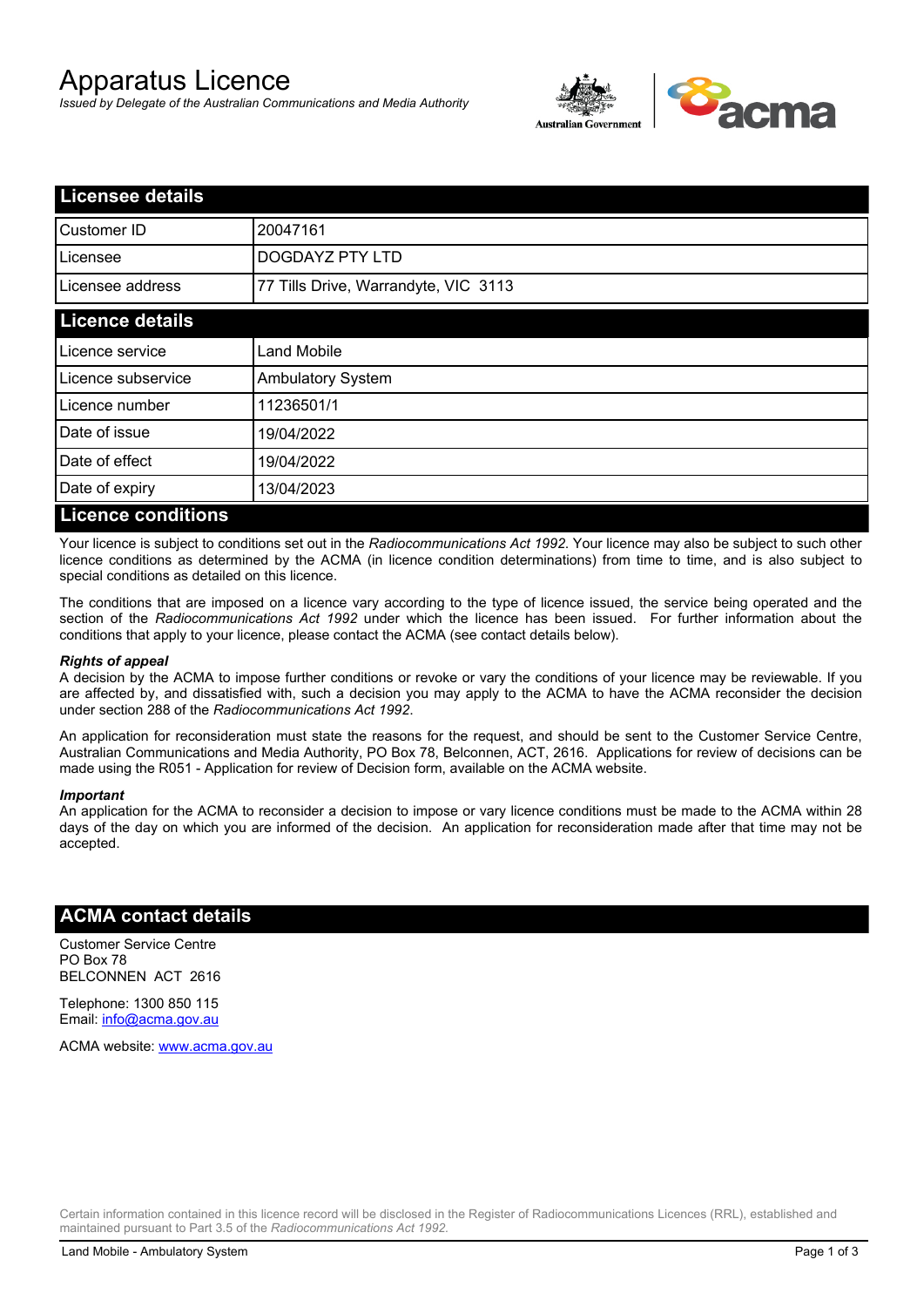# **Advisory Notes applying to licence no.: 11236501/1**

Conditions applicable to the operation of Ambulatory System station(s) authorised under this licence can be found in the Radiocommunications Licence Conditions (Apparatus Licence) Determination and the Radiocommunications Licence Conditions (Land Mobile Licence) Determination. Copies of these determinations are available from the ACMA and from the ACMA home page (www.acma.gov.au).